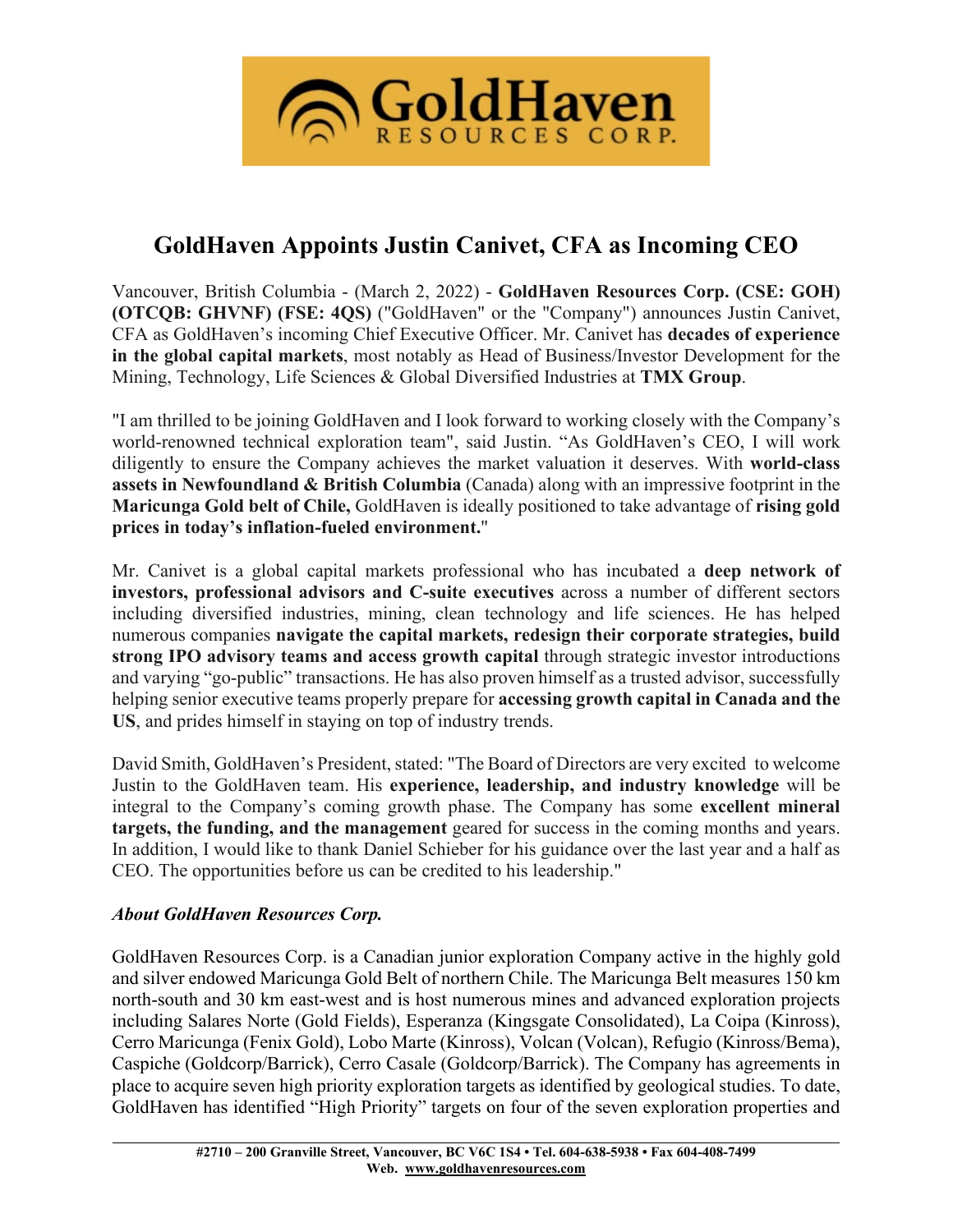will commence a drilling program during the first quarter of 2021. The four priority targets include Coya, located approximately 16 km northeast of the Kinross La Coipa mine; the second is Rio Loa, a project located 25 km south of Gold Field's Salares Norte deposit (5.2 million ounces of  $Gold<sup>1</sup>$ ; the third and fourth projects are Alicia and Roma which are approximately 35 km south of the Salares Norte deposit. These exploration targets have been designated High Priority due to extensive, pervasive alteration, favourable geology, highly anomalous rock geochemical results, and their relative proximity to existing deposits. The company has also made recent acquisitions in high profile metal belts in British Columbia and Newfoundland.

# **On Behalf of the Board of Directors**

*David Smith*

**For further information, please contact:**

**Bonn Smith, Business Development**

#### **[www.goldhavenresources.com](http://www.goldhavenresources.com/) bsmith@goldhavenresources.com Office Direct: (604) 638-3073**

Neither the CSE nor its Regulation Services Provider (as that term is defined in the policies of the *CSE- Canadian Securities Exchange) accepts responsibility for the adequacy or accuracy of this release.*

## **News Release References**

1 Jamasmie, C., 2019. Gold Field's Salares Norte project in Chile granted environmental permit. December 18, 2019, 9:29am. Exploration *Intelligence Latin America Gold Silver. <https://www.mining.com/gold-fields-salares-norte-project-in-chile-granted-environmental-permit/>*

## *Cautionary Statements Regarding Forward Looking Information*

*This news release contains forward-looking statements and forward-looking information (collectively, "forward looking statements") within the meaning of applicable Canadian and U.S. securities legislation, including the United* States Private Securities Litigation Reform Act of 1995. All statements, other than statements of historical fact, included herein including, without limitation, the intended use of the proceeds received from the Offering, the possible acquisition of the Projects, the Company's expectation that it will be successful in enacting its business plans, and the *anticipated business plans and timing of future activities of the Company, are forward-looking statements. Although* the Company believes that such statements are reasonable, it can give no assurance that such expectations will prove *to be correct. Forward-looking statements are typically identified by words such as: "believes", "will", "expects", "anticipates", "intends", "estimates", "plans", "may", "should", "potential", "scheduled", or variations of such words* and phrases and similar expressions, which, by their nature, refer to future events or results that may, could, would, might or will occur or be taken or achieved. In making the forward-looking statements in this news release, the *Company has applied several material assumptions, including without limitation, that investor interest will be* sufficient to close the Offering, and the receipt of any necessary regulatory or corporate approvals in connection with the Offering and the Assignment, that there will be investor interest in future financings, market fundamentals will result in sustained precious metals demand and prices, the receipt of any necessary permits, licenses and regulatory approvals in connection with the future exploration and development of the Company's projects in a timely manner,